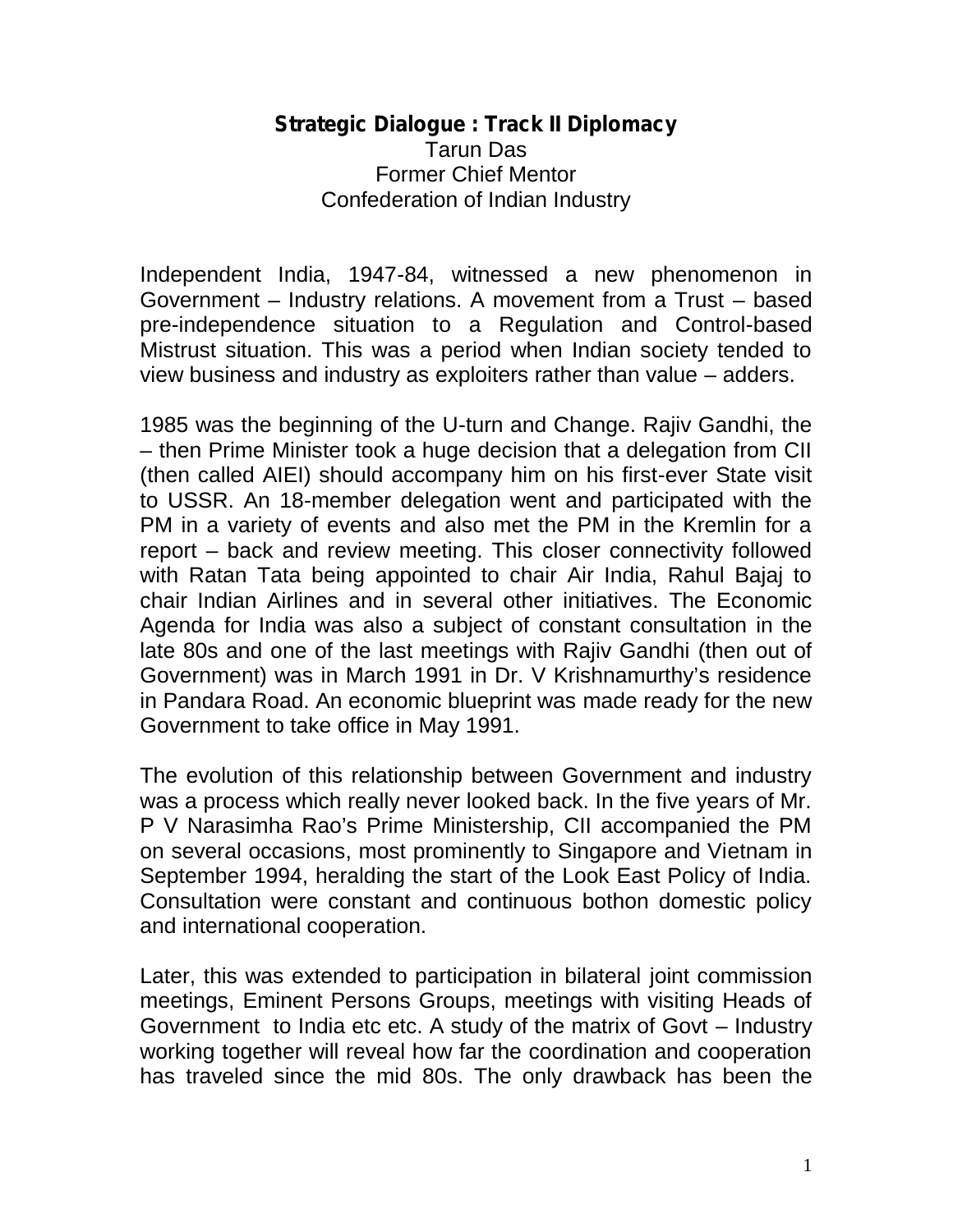inability of the officialdom to apparently distinguish between sustainable strategic effort and opportunism.

Another facet of building the India Brand and Image was the Indian Engineering Trade Fair (IETF) which started in 1975 by CII, informally supported by Government of India. Industry initiatives to project and promote Indian Industry were actively supported by Government. This two-way traffic of cooperation built up gradually, each helping to rebuild Trust in that Industry, equally, had national interest very much in mind and was willing to stretch to sustain its partnership with Government in its international relationship building.

The Brand – Building of India was especially carried through by CII, in partnership with the World Economic Forum in India, in Davos and at WEF conferences around the World. This 25- year old institutional partnership is unique. CII is the only such partner of WEF.

But, whilst almost all these activities are/were focused on economy, industry and business, there is one particular Industry Initiative, which is all–encompassing in its coverage. These are the Strategic Dialogues or "Track II Diplomacy" mechanisms which CII initiated in 2002 with USA and, later, extended to Japan, Singapore, Israel, Malaysia, France/EU and China. In this work, CII was supported by the Aspen Institute India. The US- Dialogue was initiated under the leadership of Henry Kissinger and Ratan Tata.

The Strategic Dialogue covers all aspects of the bilateral relationship – defence, security, terrorism, politics, economy, trade/investment, technology (including nuclear and space), energy/environment, health, education, Regional issues, etc. Whatever is relevant is included, not necessarily in the agenda of every meeting. So, the first issue to note is that the Dialogue is comprehensive in its coverage.

Second, the membership is mixed : former Ambassadors/Service officers, media leaders, think-tankers, business, NGOs, Scientists, MPs, etc. The Chair is usually a former Ambassador – Naresh Chandra (USA), Shankar Bajpai (Israel), Sati Lambah (Singapore and Malaysia). Business leaders include Jamshyd Godrej, Gautam Thapar, Syamal Gupta, Atul Punj and Harpal Singh. Media include T N Ninan, Rajamohan, Sanjaya Baru, Pramit Palchowdhry and Indrani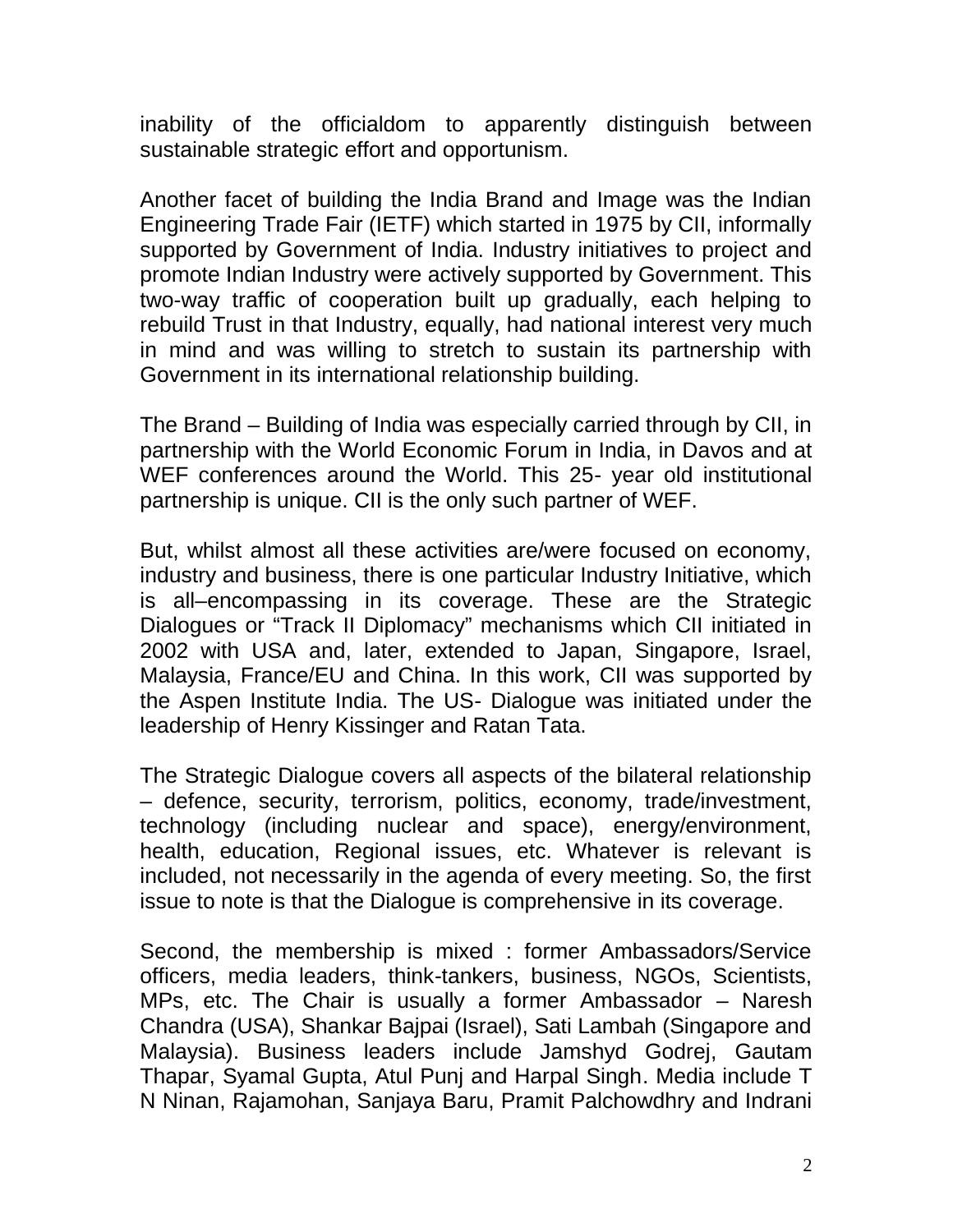Bagchi. Government is normally represented as observers who also provide information and clarification as required. This composite participation brings knowledge and experience to the table from various angles.

One very important component of participation is at the political level. Members of Parliament from India's political parties participate actively as Session Chairs and/or Speakers and this has added enormous value to the Dialogue.

These Dialogues are off–the-record. There are presenters on each topic from either side – no speeches ! Maximum focus on brevity, and more on discussions and usually last 1½ days, followed by calls on Government Leaders starting with the Prime Minister and including the Foreign Minister and other Ministers and the National Security Adviser as is relevant to the discussions in that meeting.

An effort is made to hold the meetings alternatively in each country, preferably away from a big city though this does not always happen. Because of the need to meet government leaders.

What has emerged? Taking the Indo-US Dialogue as an example. The coldness and near – hostility of 2002 has progressed to much greater mutual understanding and respect. Agreement as well as disagreement are part and parcel of the process. Offence is not easily given or taken. Barriers have broken down. Mutual understanding has happened. Individual friendships have developed. In between meetings, there are many informal exchanges as well specific work taken up.

The followup meetings with the government are quite critical. These serve as briefings for national leaders on key issues and help to influence policy and attitudes. Clearly, Governments find this process to be a useful input to frame official policy. Its become a way to find new ideas and initiatives and to build an inclusive process for international and bilateral relationship – building.

The same process has been followed for all the Dialogues because it is a winning formula. In each case, there is a counterpart to the CII from the concerned country, eg Aspen Strategy Group, USA. Their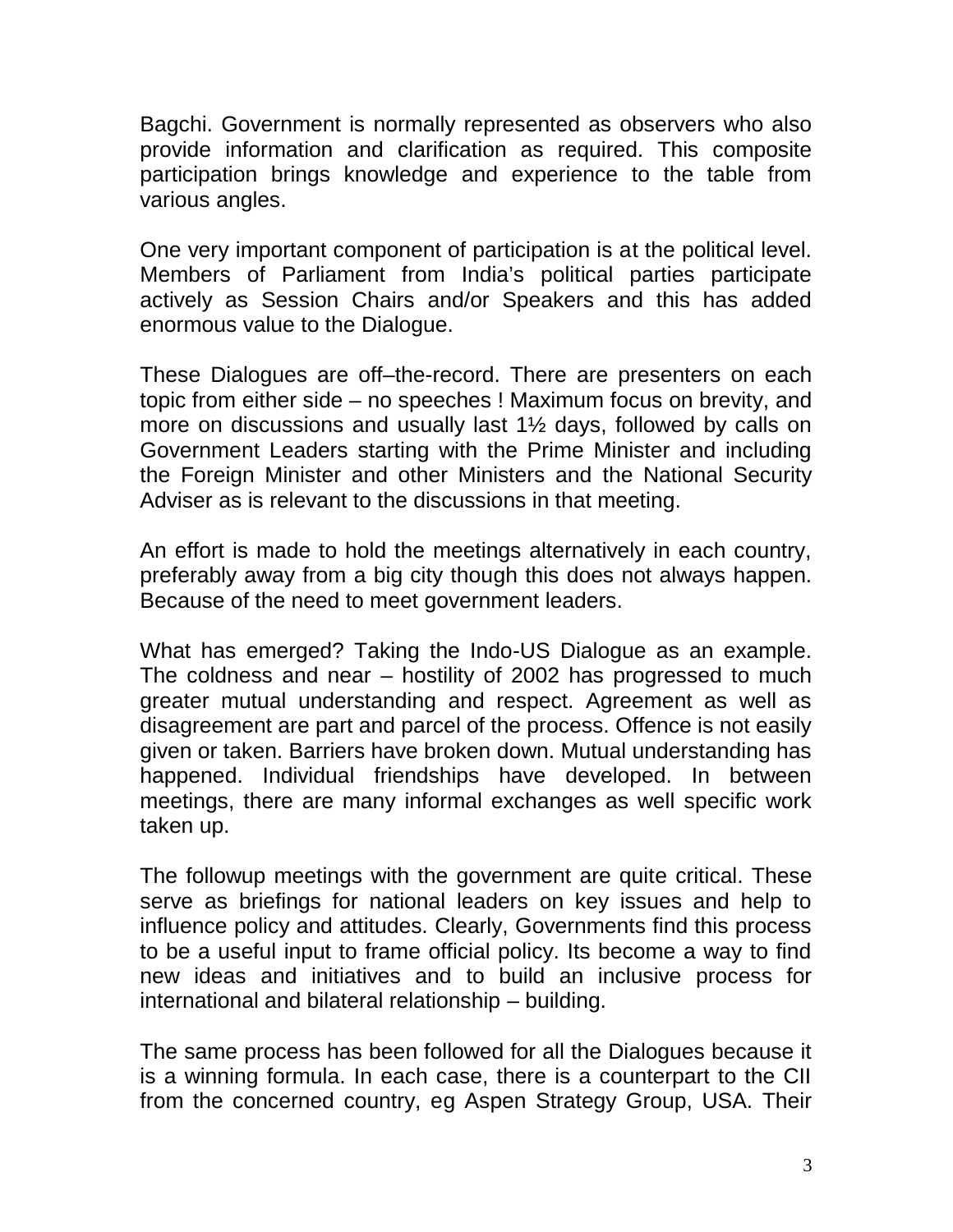team is clearly bipartisan – plus media, think tanks, business, NGOs, Government etc.

What is the future look like? As India's engagement with the world grows, and relationships need to be forged and consolidated, in an ever-growing interdependent world, Strategic Dialogues will grow in number and in importance if handled properly and with care. And, quite critically, different aspects of bilateral relations impinge on each other and cannot be handled in watertight compartments. Economic and Social. Defence and Industry. To give two examples. These connect. These cross. And, this applies across the board to other dimensions of foreign policy and international affairs.

One key factor is India's economy  $-$  it is central to this process. Countries are interested in engaging also because of India's growth, 9% per annum, for the last few years and the future potential of 10% per annum for the next ten to fifteen years as 600 million people are gradually brought into India's economy and society. The size of India, therefore ; the opportunities for all; the mutuality; all of this serves as the foundation for growing bilateral relationships and Strategic Dialogues. Strangely, the challenges of India which are huge – poverty, governance, corruption, human resources capacity – building, health stability, employment and self-employment, agricultural reform and productivity  $-$  to name just a few  $-$  also resonate across the world, developing and developed. These challenges create, in their own way, a commonality and shared agenda to overcome these, learning from each other. Hence, the importance of "interdependence". Its not only about success, its also about failures and challenges.

The Strategic Dialogue framework and agenda bring all these issues to the table ; expectations of short – term results would be unrealistic because understanding takes time to evolve. It is therefore not a problem – solving mechanism for immediate crisis situations. The Dialogue process is however excellent for medium and long – term solutions to issues of national and international importance.

An example is Defence Cooperation between India & USA, which, in 2002, was a far cry. It was discussed at every meeting and, gradually, a shared understanding developed which enabled policy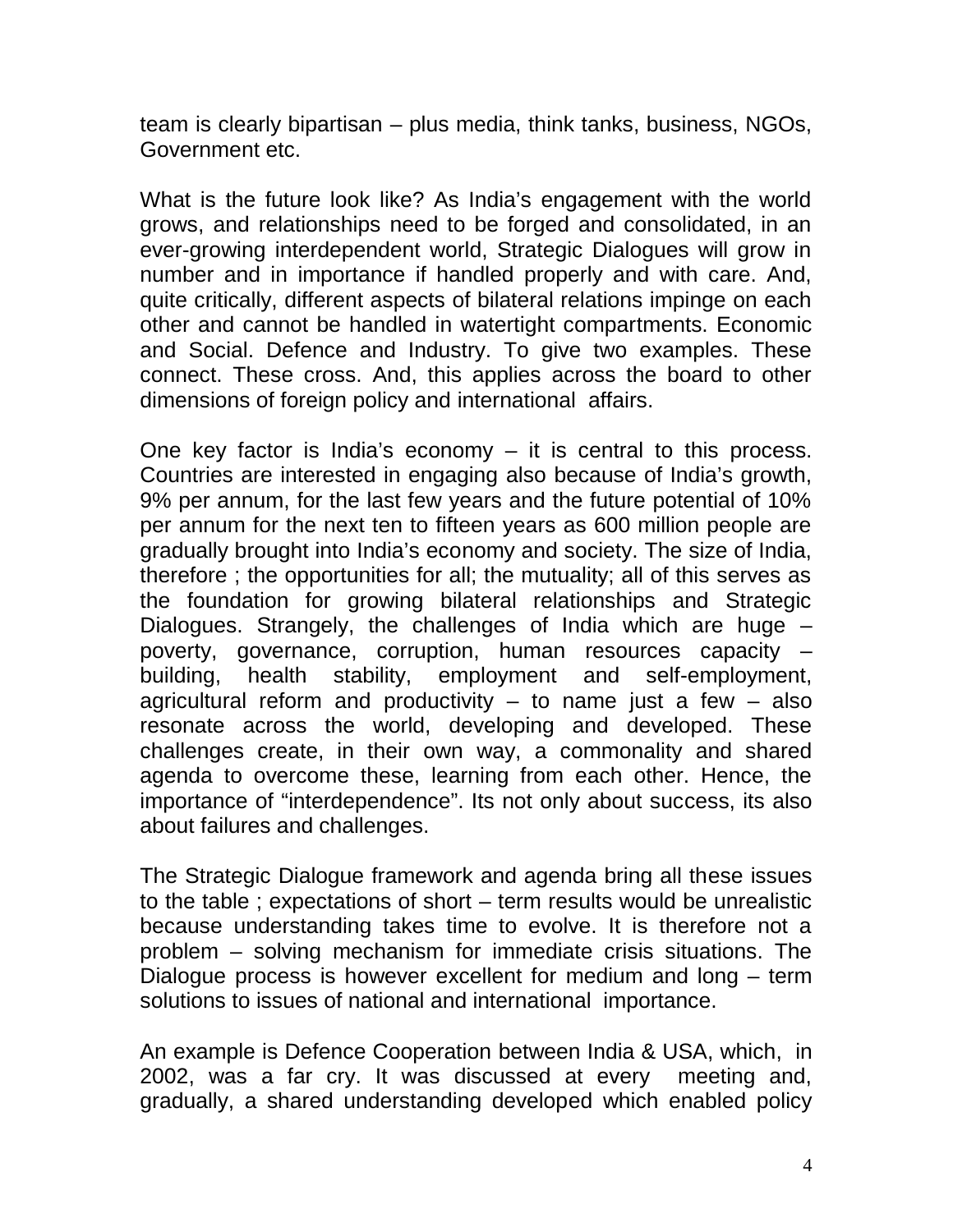makers to receive inputs of quality and move the defence relationship forward, slowly but steadily. Often, official Dialogue and the Track 2 move in parallel. Sometimes, not necessarily at the same pace.

Another, far more publicized issue has been nuclear cooperation and entry of India into the IAEA/NSG club. Again, misunderstandings were removed over a period of time and, currently, the global community has developed a positive approach to India's participation in the nuclear power development programs of the future. It was specially important that nuclear experts were in the Strategic Dialogue to address mutual apprehensions and concerns.

A third example is WTO and agriculture. The usual criticism of India has been that it is a spoiler, negative, not interested in agreement. This is the propaganda put out. That India has 600 million people living on Agriculture ; most of them living on \$1 a day, needed to be presented consistently and repeatedly. That import liberalization of Agriculture would destroy the lives of hundreds of millions of people was a fact of life which took time to make others understand.

There are many other similar instances where the Strategic Dialogue has been extraordinarily helpful in building and shaping mutual appreciation, especially of India's positions, eg, vis-à-vis Pakistan, Iran, Iraq, Bangladesh, Myanmar, China etc. Perceptions about Indian policy are very often rooted in history. Isolationist. Negative to developed countries. Inflexible. Low Growth. Anti Private Sector. Over – regulated. Protectionist. The Dialogue enables these old perceptions to be addressed.

The Region around India is so complex that every Dialogue has a focus on developments in the South Asian Region. Issues in each country, especially, Terrorism has been a constant agenda. It has helped to build understanding. Another constant agenda issue is China and the bilateral economic engagement – growing – between India and China. The discussion always includes the soft challenges of education, health, HIV/AIDS, water, training, pandemics, disasters (Tsunami), etc. A growing understanding has evolved of mutual efforts and concerns.